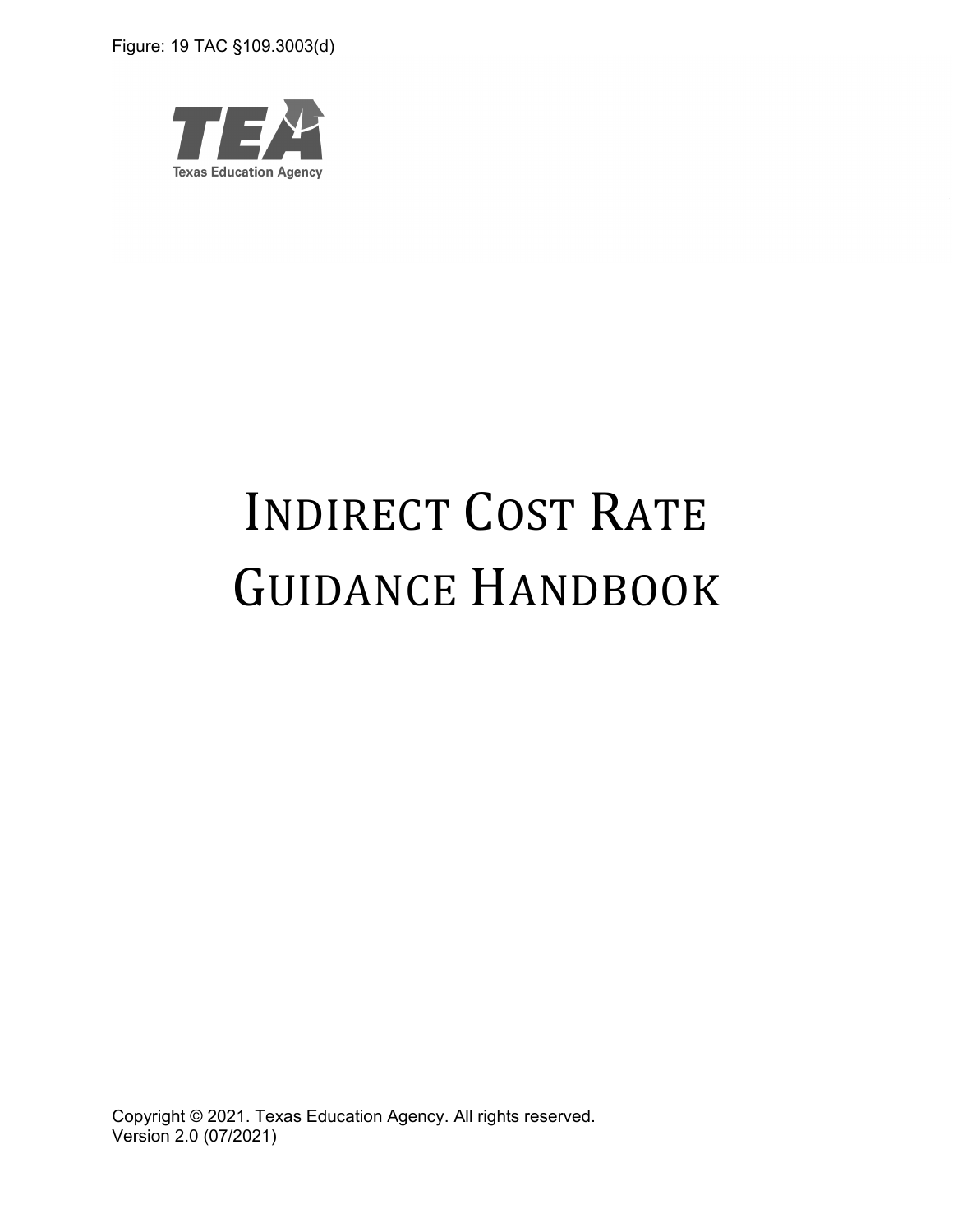### **Contents**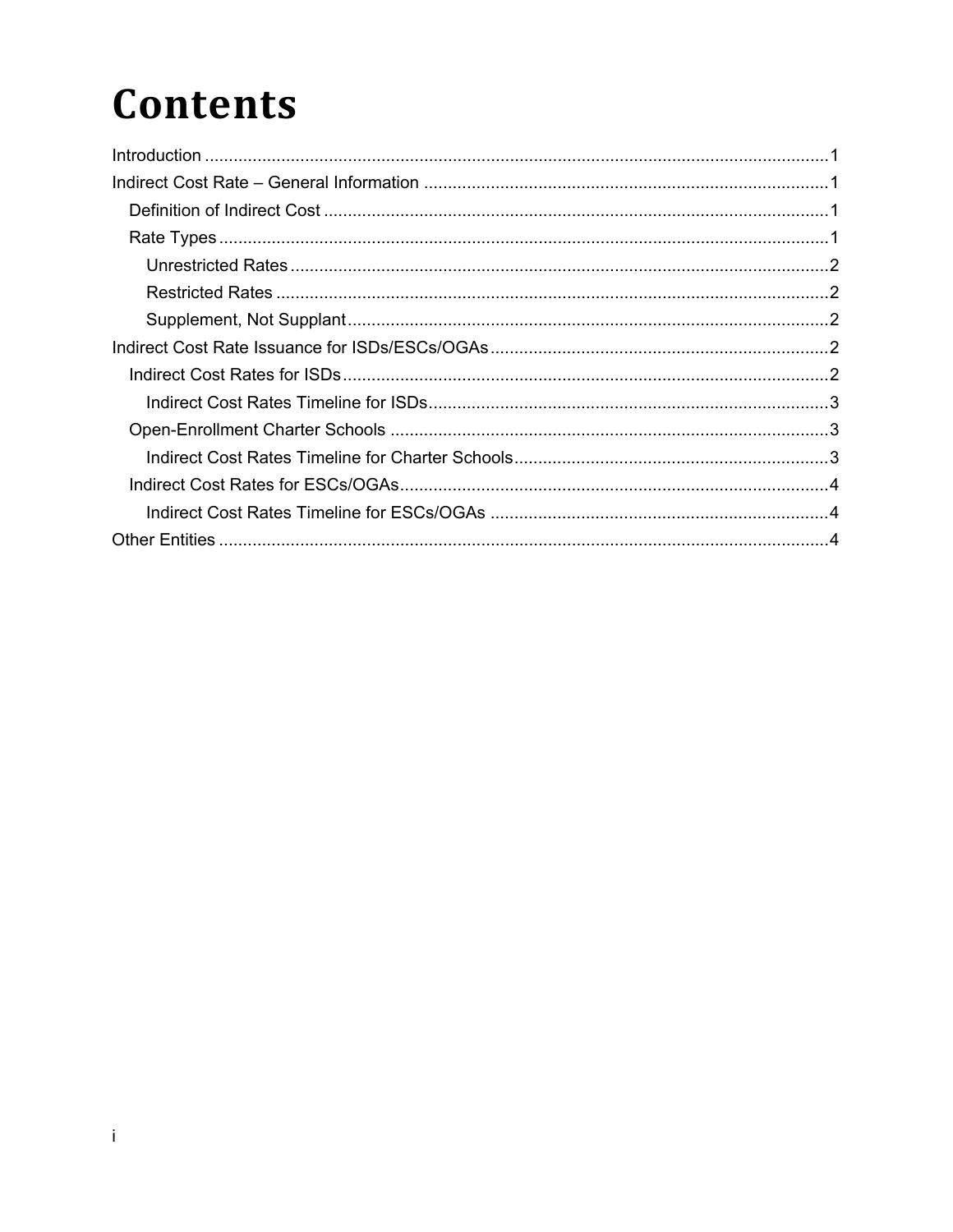## **INTRODUCTION**

This handbook provides information and guidance on the issuance of indirect cost rates by the Texas Education Agency (TEA). The US Department of Education (USDE) authorizes TEA, as the cognizant agency for indirect costs, to establish indirect cost rates for Texas local educational agencies (LEAs).

TEA negotiates, approves, and issues indirect cost rates to the following LEAs in the state: independent school districts (ISDs), educational service centers (ESCs), open-enrollment charter schools (charter schools), and other governmental agencies (OGAs).

# **INDIRECT COST RATE – GENERAL INFORMATION**

TEA's procedure is based on the requirement outlined in Title 2 of the Code of Federal Regulations (CFR) Part 200, "Uniform Administrative Requirements, Cost Principles, and Audit Requirements for Federal Awards" (subsequently referred to as the Uniform Guidance) and 34 CFR Parts 75 and 76.

The Uniform Guidance (2 CFR Part 200) establishes the standard that is responsible for the review, negotiation, and approval of indirect cost rate proposals.

## **Definition of Indirect Cost**

**Indirect costs** (2 CFR 200.56) are costs that have been incurred for common or joint purposes. Indirect costs benefit more than one cost objective and cannot be readily identified with a particular final cost objective.

**Indirect cost rate** is a method for determining, in a reasonable manner, the proportion of indirect costs each program should bear. It is the ratio (expressed as a percentage) of the indirect costs to a direct cost base.

**Indirect cost rate proposal** (2 CFR 200.57) is documentation prepared by a governmental unit or component thereof to substantiate its request for the establishment of an indirect cost rate.

## **Rate Types**

TEA issues two indirect cost rates: the restricted rate and the unrestricted rate.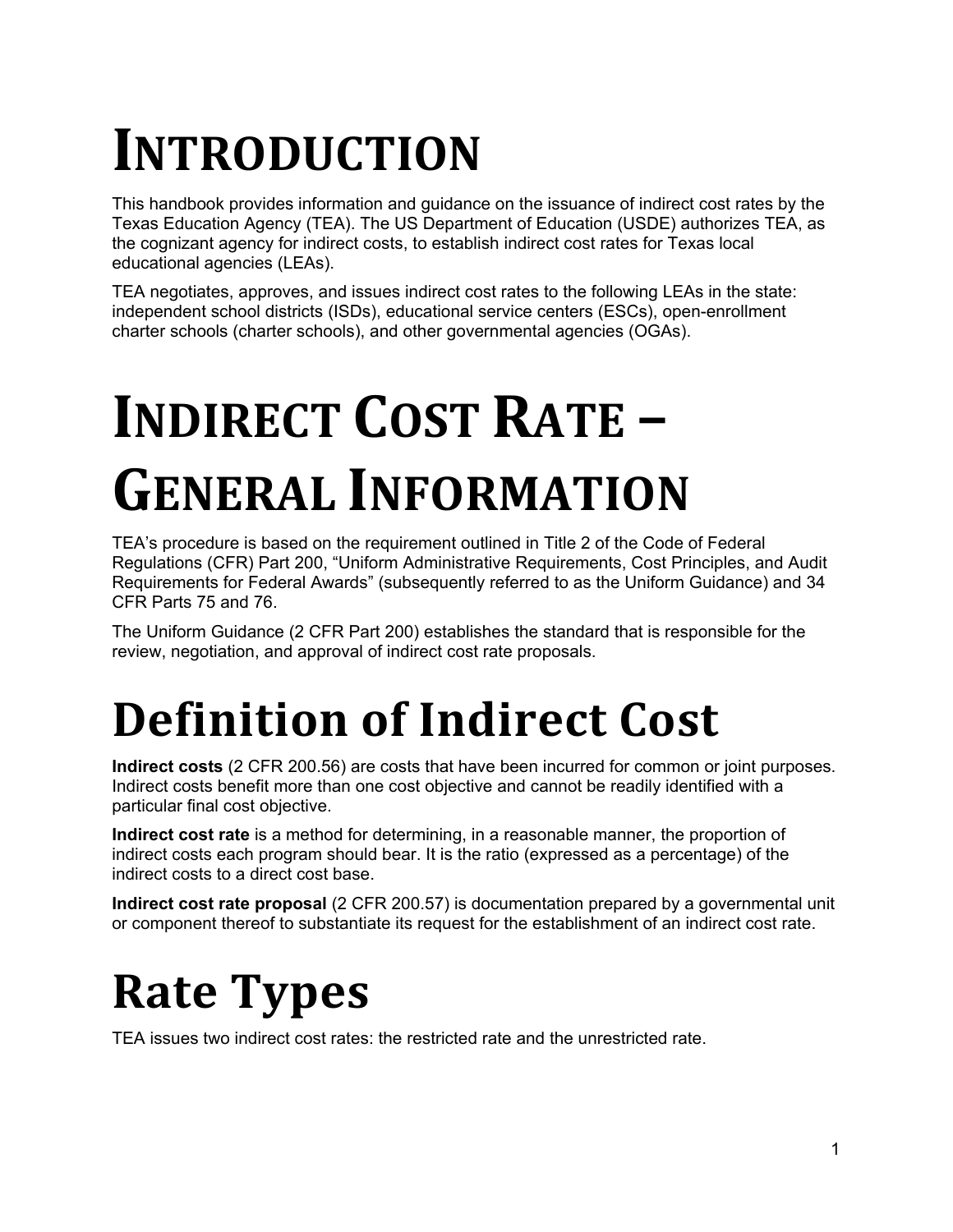### **Unrestricted Rates**

Unrestricted rates are applied to grants not subject to the federal supplement, not supplant requirement.

### **Restricted Rates**

Restricted rates are used for grant programs where the supplement, not supplant requirement applies.

### **Supplement, Not Supplant**

The supplement, not supplant requirement means grant funds must be used only to enhance and support existing state or locally funded activities. The grant funds must not be used to replace state or locally funded activities. Most of the federal grants that TEA administers are subject to this requirement, and the restricted indirect cost rate is applied to them. The unrestricted and restricted indirect cost rates for each LEA (including charter schools) in Texas can be found on the Indirect Cost Rates page of the TEA website.

# **INDIRECT COST RATE ISSUANCE FOR ISDS/ESCS/OGAS**

To recover any indirect costs, LEAs must request and receive a new indirect cost rate for every school year. TEA uses the direct allocation method to determine an indirect cost rate. When calculating the indirect cost rate, TEA uses the three most current years of auditable financial data and a discount rate factor of 10.0 percent.

## **Indirect Cost Rates for ISDs**

ISDs request indirect cost rates each year by completing and submitting the Indirect Cost Rate Proposal (ICRP) Additional Costs Workbook (ACW). Submission of the ICRP ACW serves as an ISD's request for indirect cost rates. Rates will be calculated only for ISDs that submit a completed workbook.

- ICRP ACW is made available via the Indirect Cost Rates webpage and the secure GFFC Reports and Data Collections application, accessible through TEAL.
- ISDs submit the ICRP ACW requesting indirect cost rates.
- TEA reviews all submitted ICRP ACWs and combines with TSDS-PEIMS financial data.
- TEA provides complete ICRPs to ISDs for review and certification.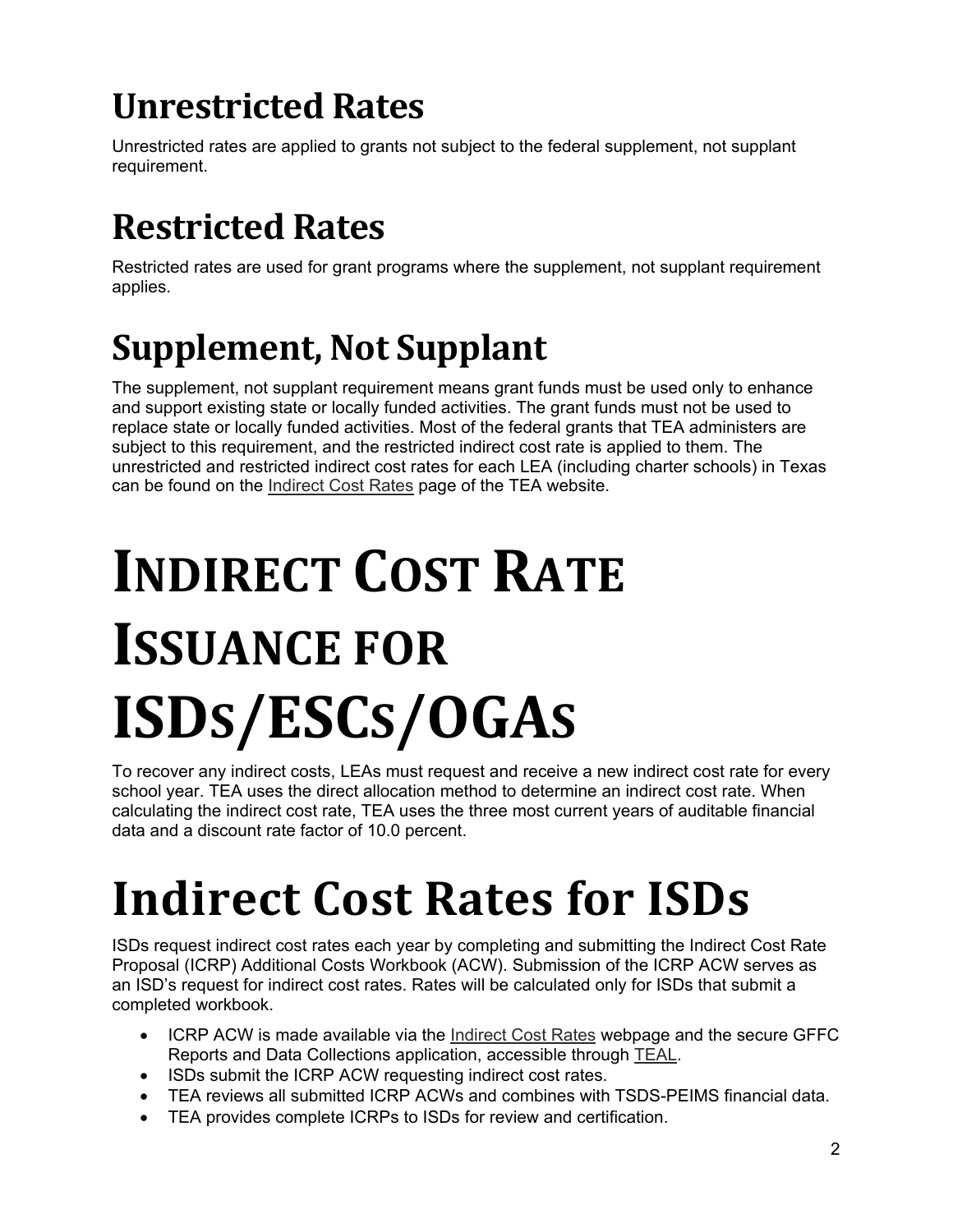- ISDs submit ICRP Certification in GFFC Reports and Data Collections.
- TEA publishes Notification Letters in GFFC Reports and Data Collections, and rates become effective from July 1 of the year the rate is issued through June 30 of the year the rate is due to expire (July 1 through June 30).

#### **Indirect Cost Rates Timeline for ISDs**

| November | TEA publishes ICRP Additional Costs Workbook (ACW). The ACW collects the 10% of data TEA<br>needs to calculate an indirect cost rate that is not available via TSDS-PEIMS. |
|----------|----------------------------------------------------------------------------------------------------------------------------------------------------------------------------|
| January  | ICRP ACW due to TEA.                                                                                                                                                       |
| April    | TEA publishes completed ICRPs that combine both ACW and TSDS-PEIMS data.                                                                                                   |
| May      | Certified and signed ICRPs due to TEA.                                                                                                                                     |
| July     | Indirect cost rates will be effective for a one-year period from July 1 to June 30. A new indirect<br>cost rate must be requested each year.                               |

## **Open-Enrollment Charter Schools**

For charter schools, the indirect cost rate is based on an average of the indirect cost rates of the resident public school districts reported in TSDS-PEIMS. Because the indirect cost rates are based on the average of the indirect cost rates of the resident public school districts, the indirect cost rates of the charter schools are calculated each year after the ISDs' indirect cost rates have been negotiated, reviewed, and finalized.

TEA issues indirect cost rates to charter schools upon request through the charter schools' submission of the *Request for an Indirect Cost Rate for Charter Schools Survey*. TEA will notify charter schools of the survey and the March deadline to submit the survey requesting to receive indirect cost rates for the upcoming school year.

### **Indirect Cost Rates Timeline for Charter Schools**

| February | TEA publishes online survey to collect data from charter schools on whether or not<br>they are requesting an indirect cost rate for the upcoming July 1 to June 30 period. |
|----------|----------------------------------------------------------------------------------------------------------------------------------------------------------------------------|
| March    | Charter schools submit survey responses.                                                                                                                                   |
| July     | Indirect cost rates will be effective for a one-year period from July 1 to June 30. A<br>new indirect cost rate must be requested each year.                               |